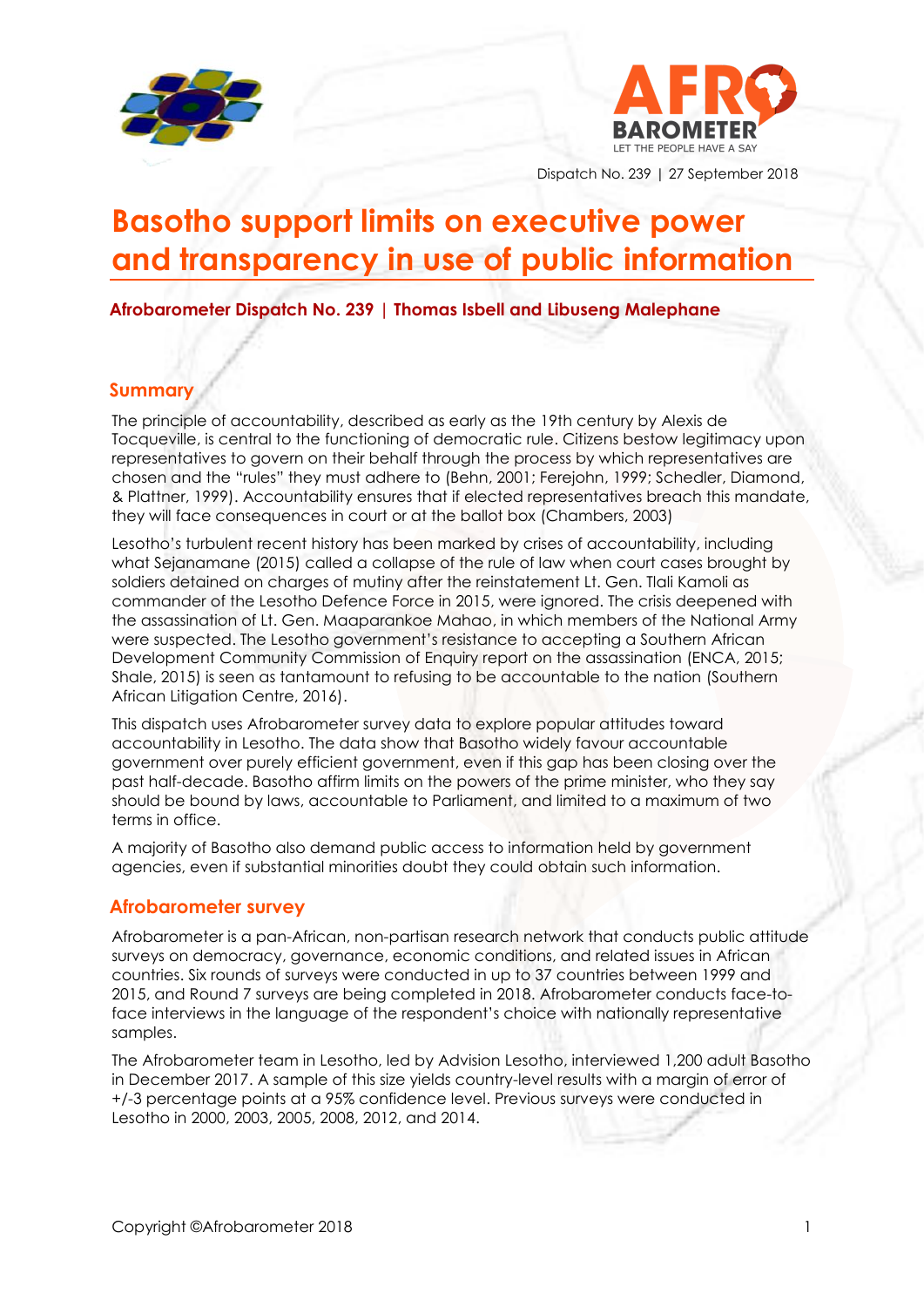

# **Key findings**

- A majority (57%) of Basotho say the government should be accountable to the people, even if that limits its efficiency. But a growing number of citizens are prioritizing a government that can "get things done."
- Basotho support limits on executive power. Majorities say the prime minister should be accountable to Parliament (62%) and must always obey laws and courts (86%). More than half of citizens say that in practice, the prime minister "rarely" or "never" ignores Parliament and the courts.
- Six in 10 Basotho (62%) also favour limiting the prime minister to a maximum of two terms in office.
- A majority (57%) of Basotho say that information held by public officials should be accessible to the public. But about four in 10 believe they would have trouble obtaining information about development plans and school budgets.

# **Accountable vs. efficient government**

A majority (57%) of Basotho say it's more important that the government be accountable to the people than that it "get things done," a modest decrease from 62% in 2014 (Figure 1). Four in 10 disagree, arguing that having an efficient government is more important, even if citizens "have no influence over what it does."



#### **Figure 1: Government accountable vs. efficient** | Lesotho | 2012-2017

*Respondents were asked: Which of the following statements is closest to your view?* 

- *It is more important to have a government that can get things done, even if we have no influence over what it does.*
- *It is more important for citizens to be able to hold government accountable, even if that means it makes decisions more slowly.*

*(% who "agree" or "agree very strongly" with each statement)*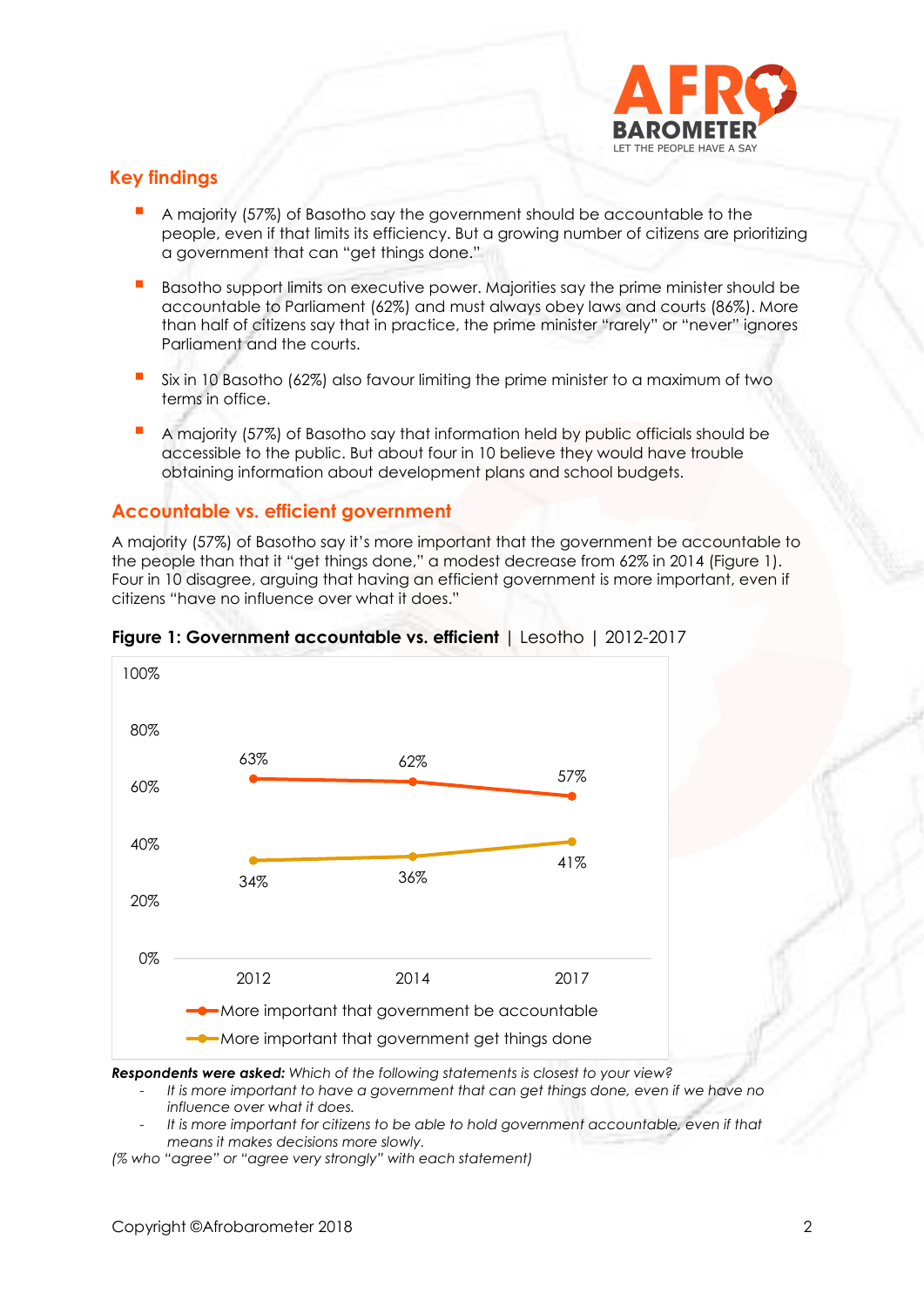

A preference for accountability over efficiency is stronger among rural residents (59%), senior Basotho (64%), those with no formal education (61%) or only primary education (59%), and poorer respondents (60% of those with high lived poverty) <sup>1</sup> (Figure 2).

**Figure 2: Government accountable vs. efficient** | by socio-demographic group | Lesotho | 2017



*Respondents were asked: Which of the following statements is closest to your view?* 

- *It is more important to have a government that can get things done, even if we have no influence over what it does.*
- *It is more important for citizens to be able to hold government accountable, even if that means it makes decisions more slowly.*

*(% who "agree" or "agree very strongly" with each statement)*

#### **Limits on executive power**

When asked who should hold the prime minister accountable for doing his job, Basotho divide the responsibility between other elected officials (38% say Parliament or community councils) and the voters (36%) (Figure 3). These views have been fairly stable since the first Afrobarometer survey in 2008.

**<sup>1</sup>** Afrobarometer assesses respondents' "lived poverty" based on responses to the following questions: *Over the past year, how often, if ever, have you or anyone in your family gone without: Enough food to eat? Enough clean water for home use? Medicines or medical treatment? Enough fuel to cook your food? A cash income?*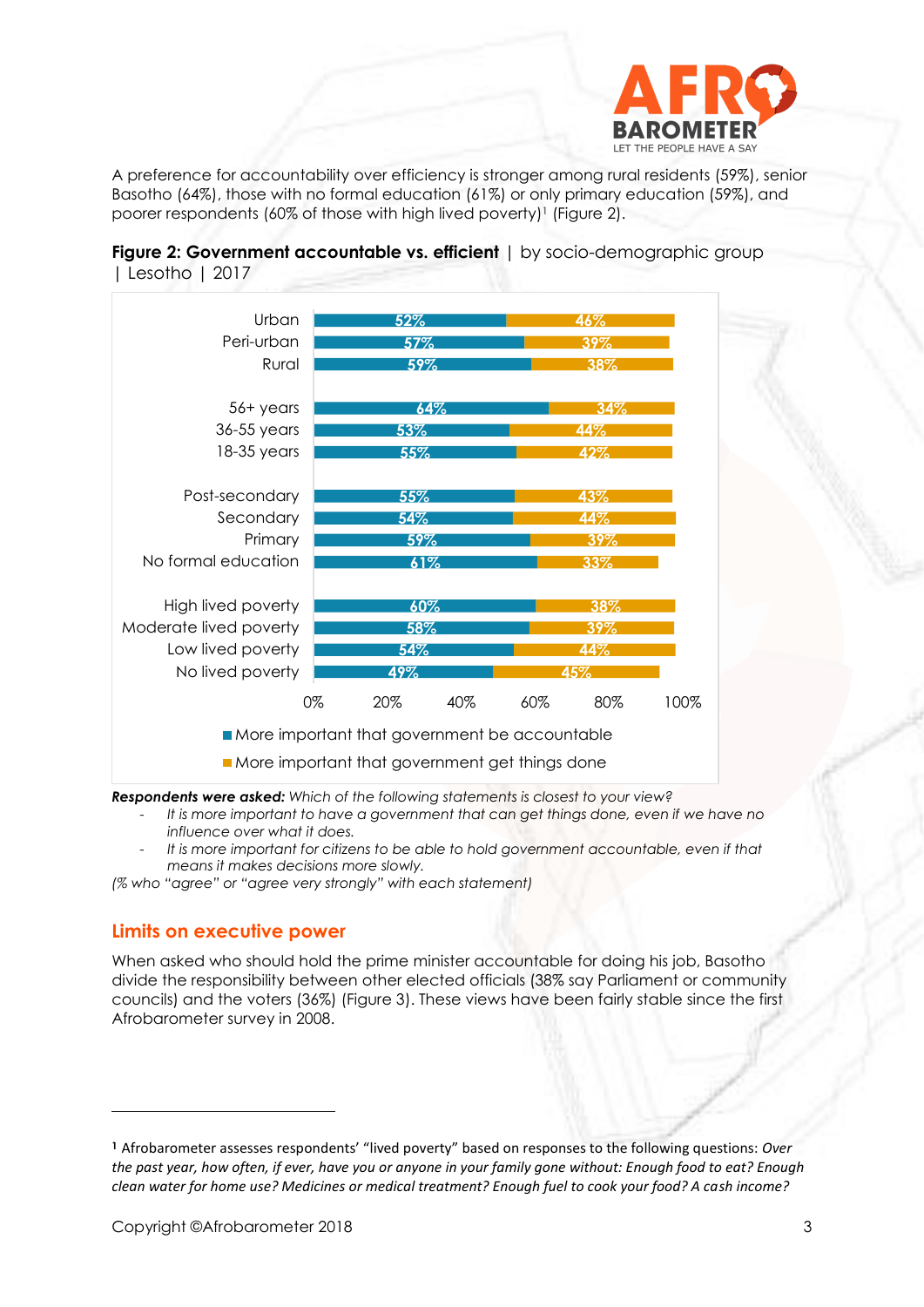





*Respondents were asked: Who should be responsible for making sure that, once elected, the prime minister does his or her job?*

Parliamentary power to hold the executive accountable is also endorsed by a majority (62%) of Basotho who agree that "Parliament should ensure that the prime minister explains to it on a regular basis how his government spends taxpayers' money." This continues an upward trend in public support for executive accountability to Parliament, from about four in 10 in 2008 and 2012 (Figure 4). The proportion of respondents who say the prime minister shouldn't have to "waste his time justifying his actions" to Parliament continued its decline from more than half to 36%.





*Respondents were asked: Which of the following statements is closest to your view?*

*Statement 1: Parliament should ensure that the prime minister explains to it on a regular basis how his government spends taxpayers' money.*

*Statement 2: The prime minister should be able to devote his full attention to developing the country rather than wasting time justifying his actions.*

*(% who "agree" or "agree very strongly" with each statement)*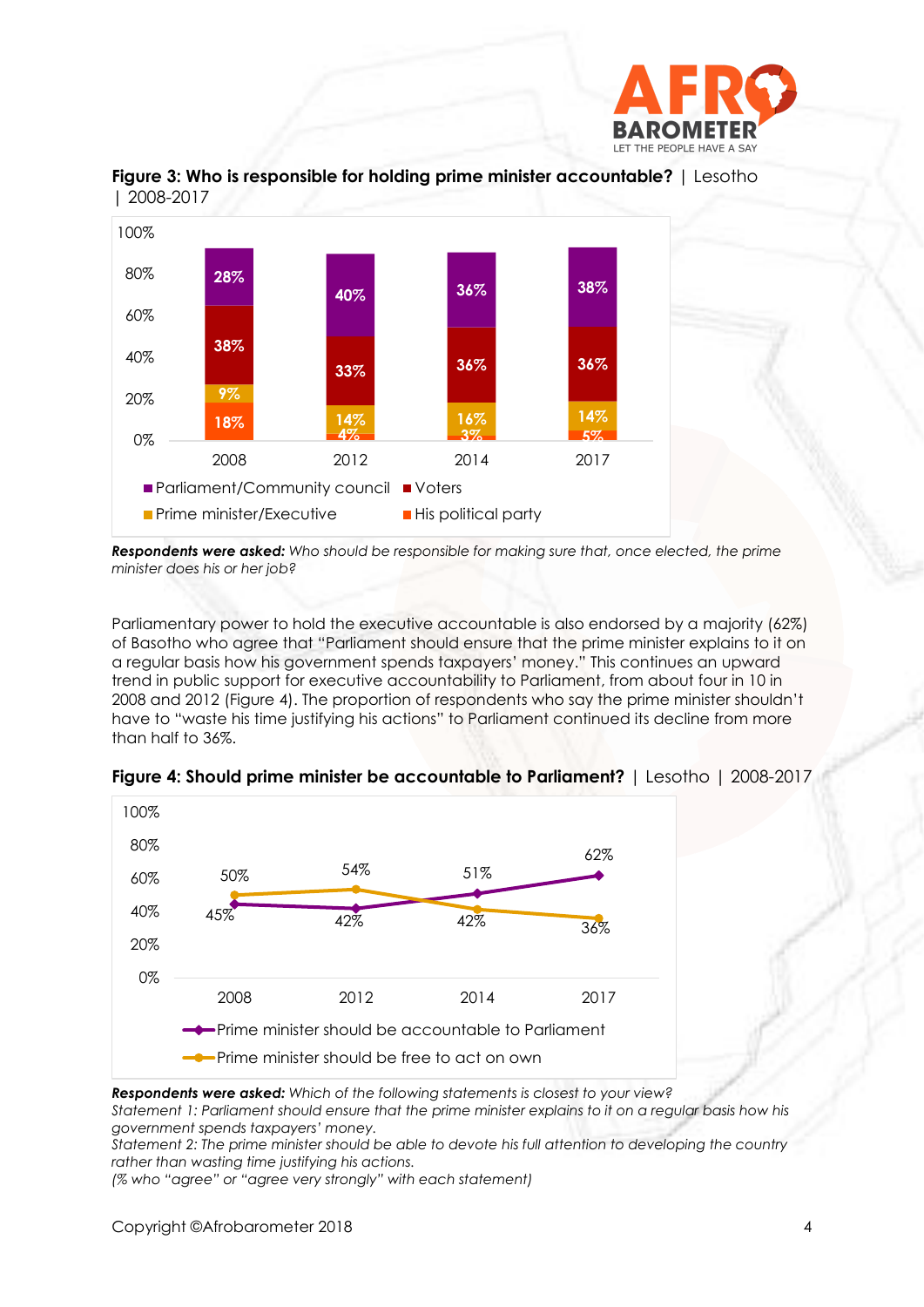

In practice, a majority (58%) of Basotho say the prime minister "never" or "rarely" ignores Parliament – also an increase from 50% in 2014 (Figure 5). On the other hand, the proportion of respondents who say the prime minister "often" or "always" ignores Parliament also increased, to 22%, while the proportion of "Don't know" responses declined from 37% to 21%.



**Figure 5: Does prime minister ignore Parliament?** | Lesotho | 2012-2017

*Respondents were asked: In your opinion, how often, in this country, does the prime minister ignore Parliament and just do what he wants?*

Judicial oversight and controls are also important limits on executive powers in a democracy. Almost nine out of 10 Basotho (86%) share the view that the prime minister must always obey the laws and courts, even if he thinks they are wrong. This represents a 20-percentage-point increase from 66% in 2014 (Figure 6). Conversely, the share of Basotho who feel that the prime minister, as the elected leader of the country, should not be bound by laws and courts dropped by about half, to 12%.



**Figure 6: Must prime minister obey courts and laws?** | Lesotho | 2005-2017

*Respondents were asked: Which of the following statements is closest to your view?*

*Statement 1: Since the president was elected to lead the country, he should not be bound by laws or court decisions that he thinks are wrong.* 

*Statement 2: The president must always obey the laws and the courts, even if he thinks they are wrong. (% who "agree" or "agree very strongly" with each statement)*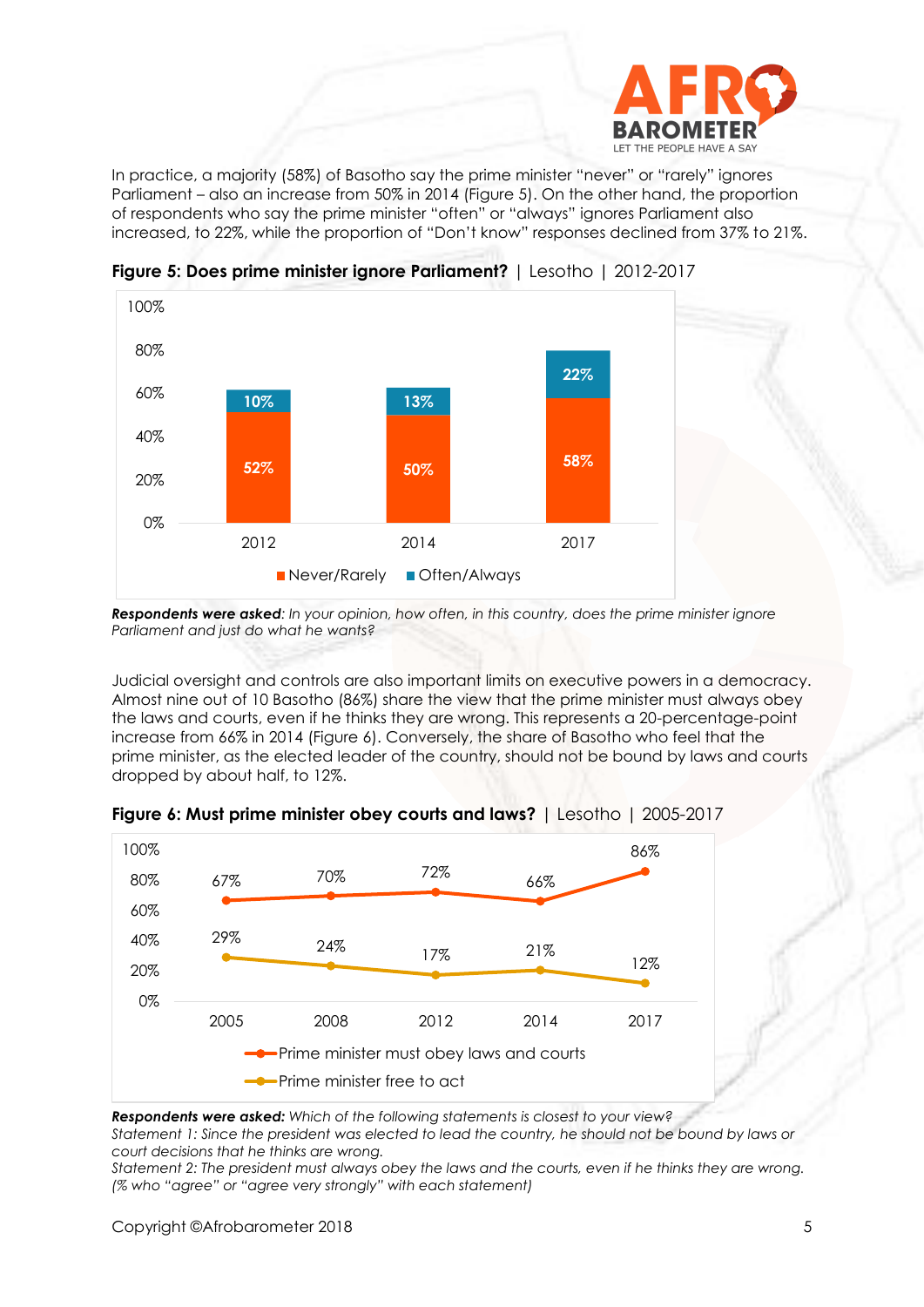

When asked how often the prime minister in fact ignores the courts and laws, a slim majority (54%) of Basotho say he "never" or "rarely" does so (Figure 7). The share of Basotho who share this view has been increasing steadily over the years, from 37% in 2003.



**Figure 7: How often prime minister ignores courts and laws** | Lesotho | 2003-2017

**Respondents were asked:** *In your opinion, how often, in this country, does the prime minister ignore the courts and laws of this country?*

Moreover, around six in 10 Basotho (62%) approve of limiting their prime minister to a maximum of two terms in office. Support for term limits increased by 8 percentage points from 2014 (Figure 8).



**Figure 8: Term limits for prime minister** | Lesotho | 2014-2017

*Respondents were asked: Which of the following statements is closest to your view? Statement 1: The Constitution should limit the prime minister to serving a maximum of two terms in office.*

*Statement 2: There should be no constitutional limit on how long the prime minister can serve. (% who "agree" or "agree very strongly" with each statement)*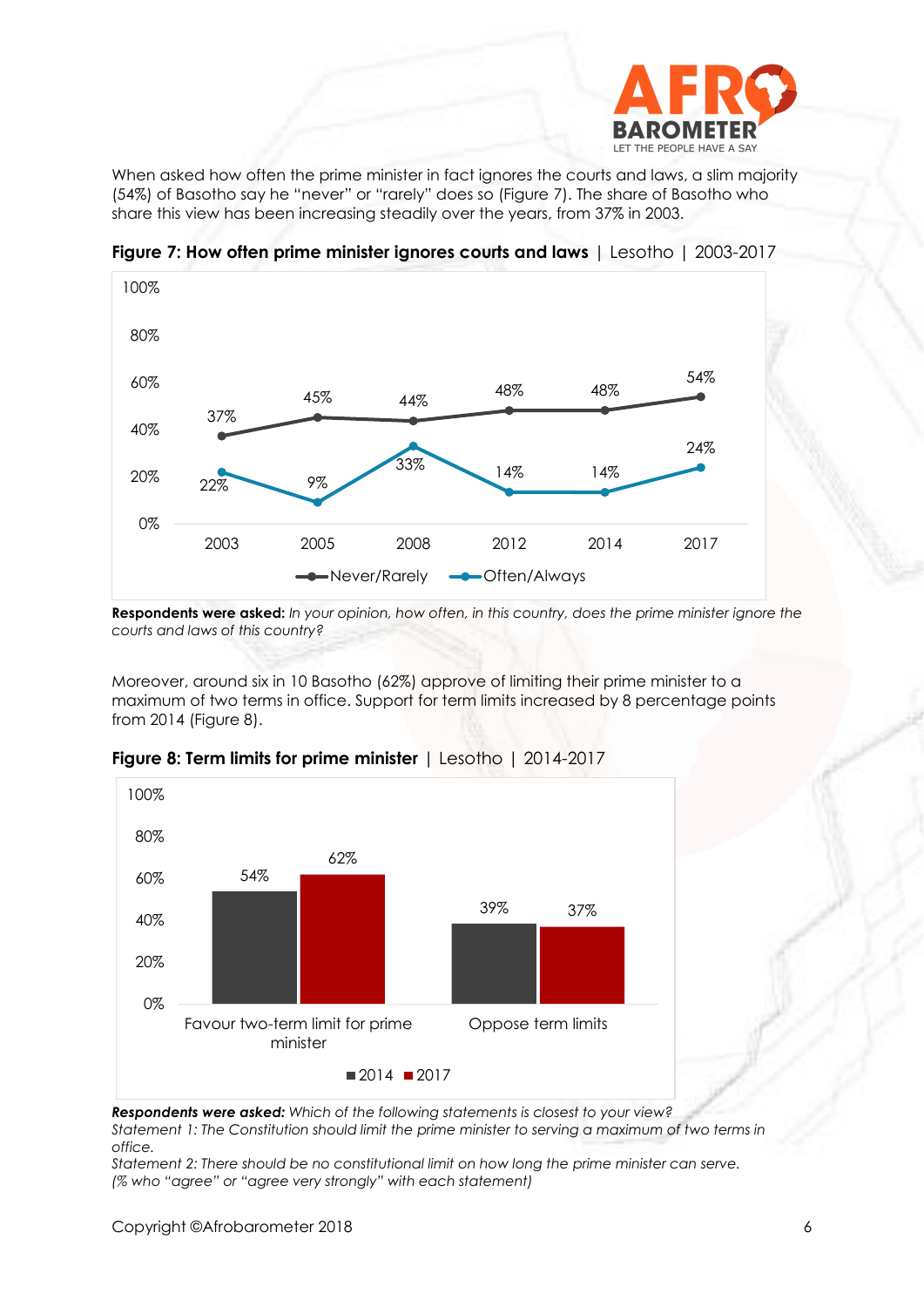

# **Transparency**

To hold their political leaders accountable, citizens need information. Transparency is thus a prerequisite for accountability. A majority (57%) of Basotho demand transparency, asserting that information held by public authorities should be shared with the public. One in three (33%) believe instead that such information should be only for the use of government officials (Figure 9).

Better-educated respondents are more likely than their less-educated counterparts to want such information shared with the public: 60% among those with secondary or post-secondary education, compared to 49% of those with no formal education. Among 26 African countries surveyed by Afrobarometer, Lesotho is near the average of 54% who say the public should have access to such information, though countries vary widely in their views, from 36% of Ivoirians to 74% of Malawians.





*Respondents were asked: For each of the following statements, please tell me whether you disagree or agree: Information held by public authorities is only for use by government officials; it should not be shared with the public. (% who "agree/strongly agree" and who "disagree/disagree strongly")*

In practice, while a majority of Basotho think they could probably obtain such information from various public authorities, substantial proportions have their doubts (Figure 10). About four in 10 see it as "not very likely" or "not at all likely" that they could obtain information about district development plans and budgets (41%) or school budgets (36%). About onefourth say the same regarding information about land ownership (26%) and new business registration (22%).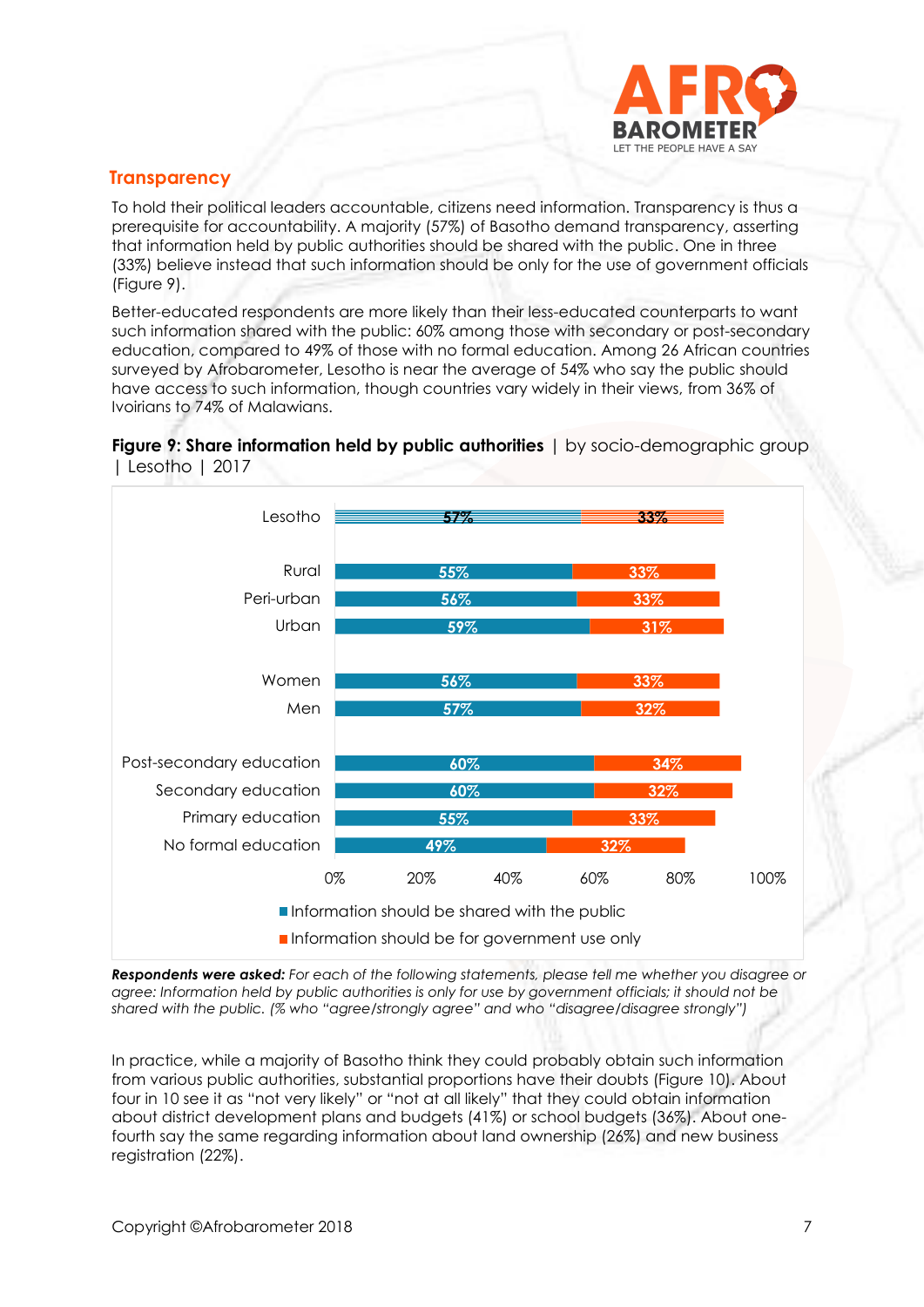



**Figure 10: Access to information from public institutions** | Lesotho | 2017

*Respondents were asked: How likely is it that you could get the following information from government or other public institutions, or haven't you heard enough to say?*

- *If you went to the local school to find out what the school's budget is and how the funds have been used?*
- *If you went to the community council office or Land Administration Authority to find out who owns a piece of land in your community?*
- If you went to the district administration office to find out about the district development plan *and budget?*
- If you went to the district administration office to find out how to register a new business in your *community?*

## **Citizens making their voices heard**

Another aspect of accountability is communication, as when citizens let their leaders know what they think and expect. Only one in 10 Basotho (11%) say they contacted a member of Parliament at least once during the previous year to discuss an important problem or share their views. Contact was somewhat more frequent with government officials (16%) and political party officials (19%). About one-third (32%) of respondents say they contacted a community councillor. The most frequent contact was with traditional leaders (52%) and religious leaders (38%) (Figure 11).

## **Figure 11: Contacting officials** | Lesotho | 2017



*Respondents were asked: During the past year, how often have you contacted the following persons about some important problem or to give them your views? (% who say "only once," "a few times," or "often")*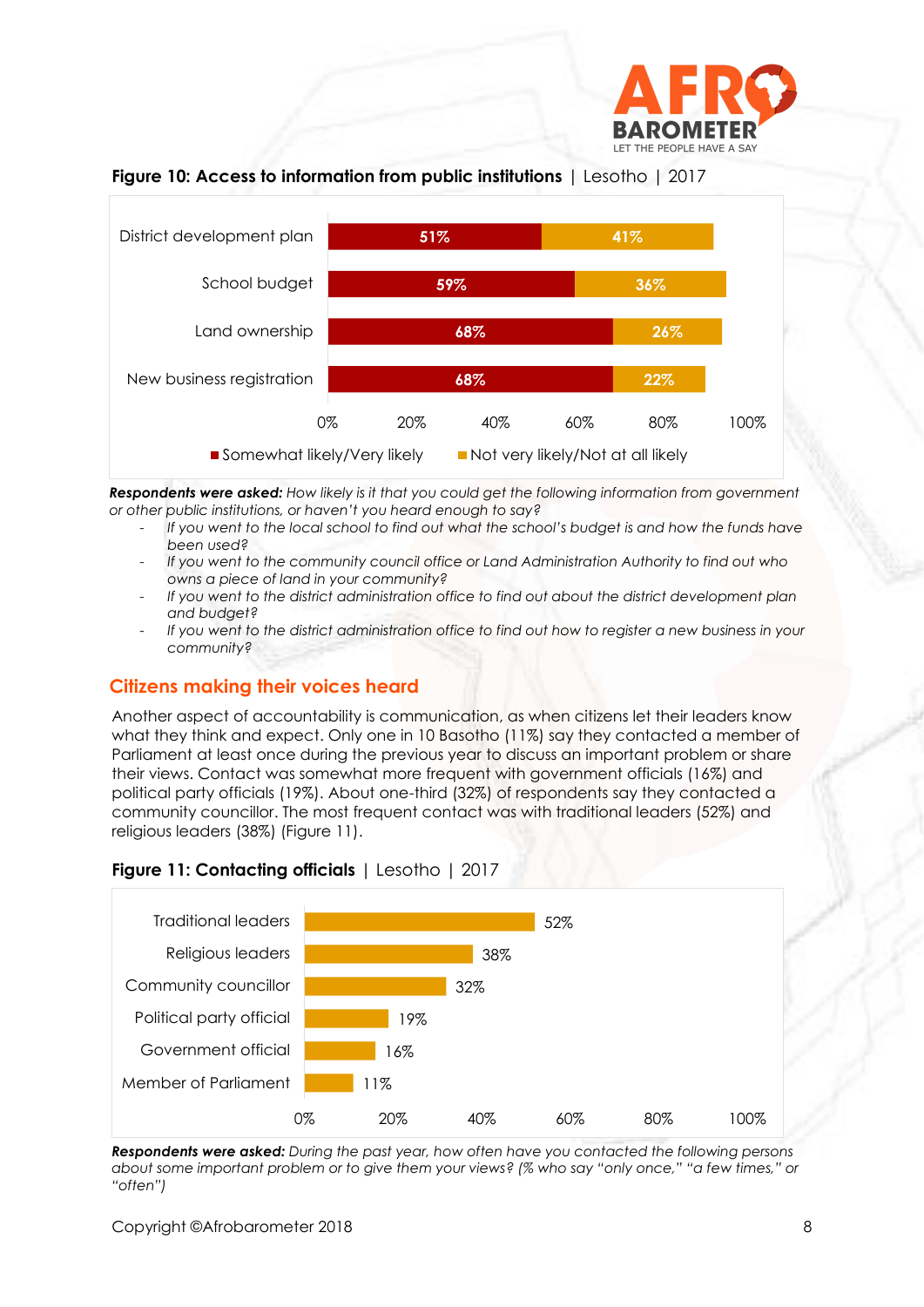

As for taking action to express dissatisfaction with the government, about three in 10 respondents (28%) say they joined others in their community to request action from the government "once or twice," "several times," or "often" during the previous year. One in five (19%) say they contacted a government official to ask for help or make a complaint, while fewer say they contacted the media (16%), participated in a demonstration or protest march (15%), or refused to pay a tax or fee to the government (5%) (Figure 12).



#### **Figure 12: Citizen action when dissatisfied with government** | Lesotho | 2017

*Respondents were asked: Here is a list of actions that people sometime take as citizens when they are dissatisfied with government. For each of these, please tell me whether you, personally, have done any of these things during the past year. If not, would you do this if you had the chance?*

## **Conclusion**

A majority of Basotho demand accountability from their government, even if a growing number prefer a government that "gets things done." Citizens widely support limits on executive powers and see voters and Parliament as responsible for holding the prime minister accountable. A majority want average citizens to have access to information held by public officials, but many say getting access to such information may be difficult.

> To further explore this data, please visit Afrobarometer's online data analysis facility at www.afrobarometer.org/online-data-analysis.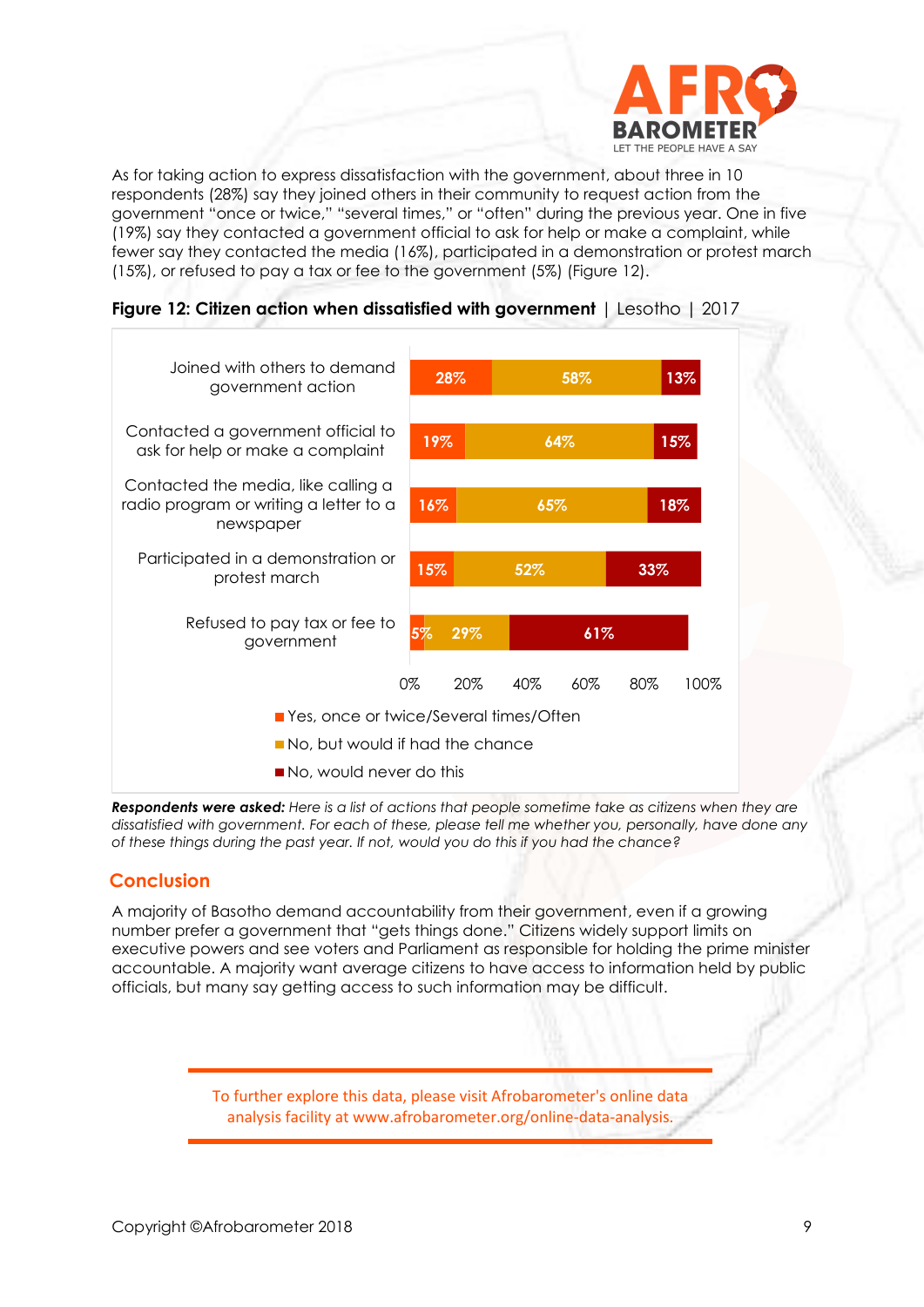

# **References**

Behn, R. D. (2001). *Rethinking democratic accountability*. Brookings Institution Press.

- Chambers, S. (2003). Deliberative democratic theory. *Annual Review of Political Science*, *6*(1), 307- 326.
- ENCA. (2015). SADC agree to commission of inquiry into recent turmoil in Lesotho. 4 July. https://www.enca.com/africa/southern-africa/sadc-agree-commission-inquiry-recent-turmoillesotho.
- Ferejohn, J. (1999). Accountability and authority: Toward a theory of political accountability. In A. Przeworski, S. C. Stokes, & B. Manin (Eds.), *Democracy, Accountability, and Representation*, pp. 131-153. Cambridge: UK: Cambridge University Press.
- Kabi, P. (2018). Leaders must go: Mofomobe. Lesotho Times[. www.lestimes.com/leaders-must-go](http://www.lestimes.com/leaders-must-go-mofomobe/)[mofomobe/.](http://www.lestimes.com/leaders-must-go-mofomobe/)
- Sejanamane, M. (2015). SADC: Struggle for order and accountability in Lesotho. Lesotho Times. [http://www.lestimes.com/sadc-struggle-for-order-and-accountability-in-lesotho/.](http://www.lestimes.com/sadc-struggle-for-order-and-accountability-in-lesotho/)
- Schedler, A., Diamond, L. J., & Plattner, M. F. (Eds.). (1999). The self-restraining state: Power and accountability in new democracies. Boulder, CO: Lynne Rienner Publishers.
- Shale, S. (2015). What's the SADC commission of inquiry? Lesotho Times. 17 September. http://www.lestimes.com/whats-the-sadc-commission-of-inquiry/.
- Southern African Litigation Centre. (2016). Lesotho rule of law crisis. Press briefing. 29 January. [https://allafrica.com/download/resource/main/main/idatcs/00100264:3febd0eb90f6f7a17743aa](https://allafrica.com/download/resource/main/main/idatcs/00100264:3febd0eb90f6f7a17743aa3a6545a1f6.pdf) [3a6545a1f6.pdf.](https://allafrica.com/download/resource/main/main/idatcs/00100264:3febd0eb90f6f7a17743aa3a6545a1f6.pdf)